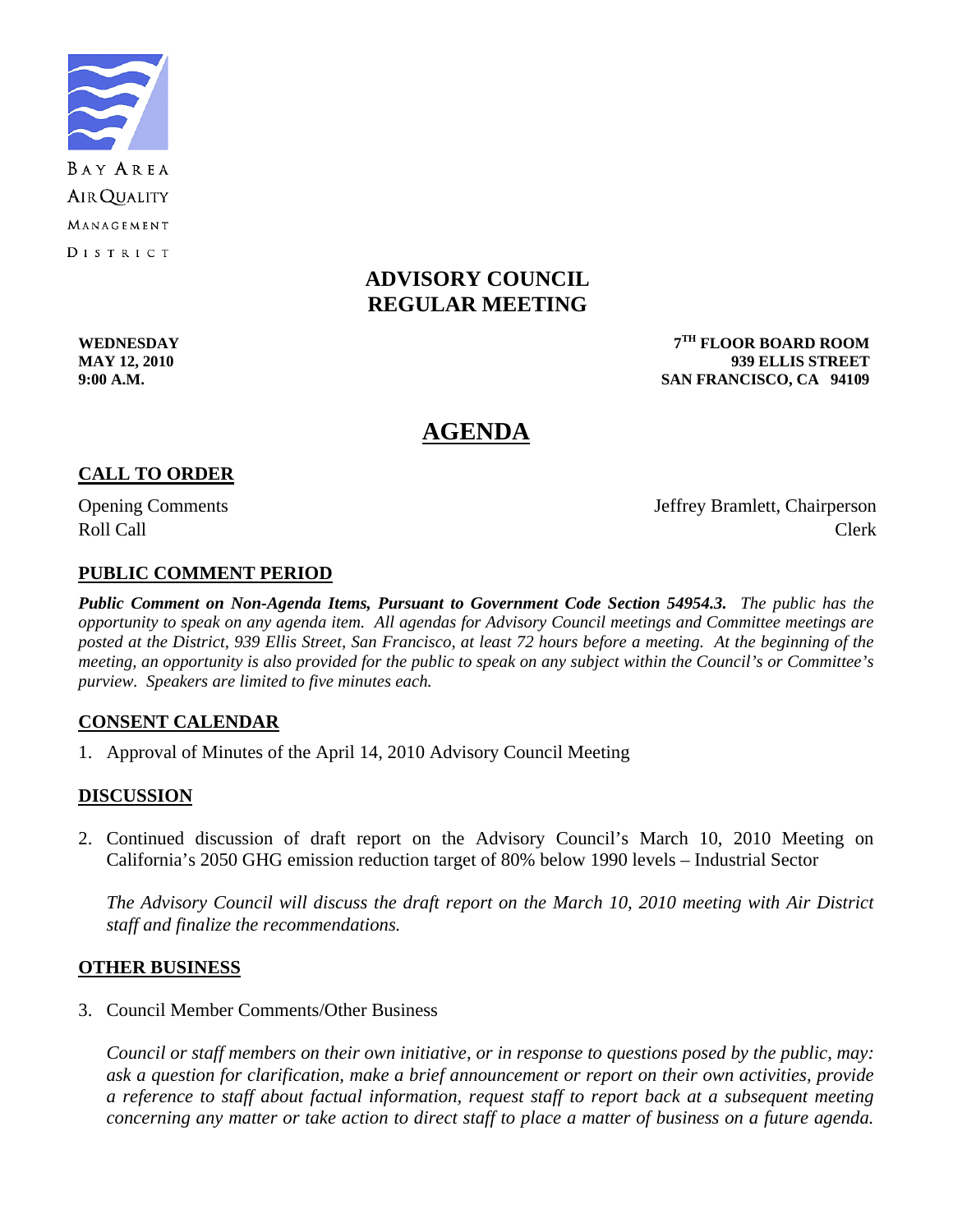#### 4. Time and Place of Next Meeting

 *9:00 a.m., Wednesday, June 9, 2010, 939 Ellis Street, San Francisco, CA 94109* 

5. Adjournment

#### **CONTACT EXECUTIVE OFFICE - 939 ELLIS STREET SF, CA 94109 (415) 749-5130**

**FAX: (415) 928-8560 BAAQMD homepage: [www.baaqmd.gov](http://www.baaqmd.gov/)**

- To submit written comments on an agenda item in advance of the meeting.
- To request, in advance of the meeting, to be placed on the list to testify on an agenda item.
- To request special accommodations for those persons with disabilities notification to the Clerk's Office should be given in a timely manner, so that arrangements can be made accordingly.
- Any writing relating to an open session item on this Agenda that is distributed to all, or a majority of all, members of the body to which this Agenda relates shall be made available at the District's offices at 939 Ellis Street, San Francisco, CA 94109, at the time such writing is made available to all, or a majority of all, members of that body. Such writing(s) may also be posted on the District's website [\(www.baaqmd.gov\)](http://www.baaqmd.gov/) at that time.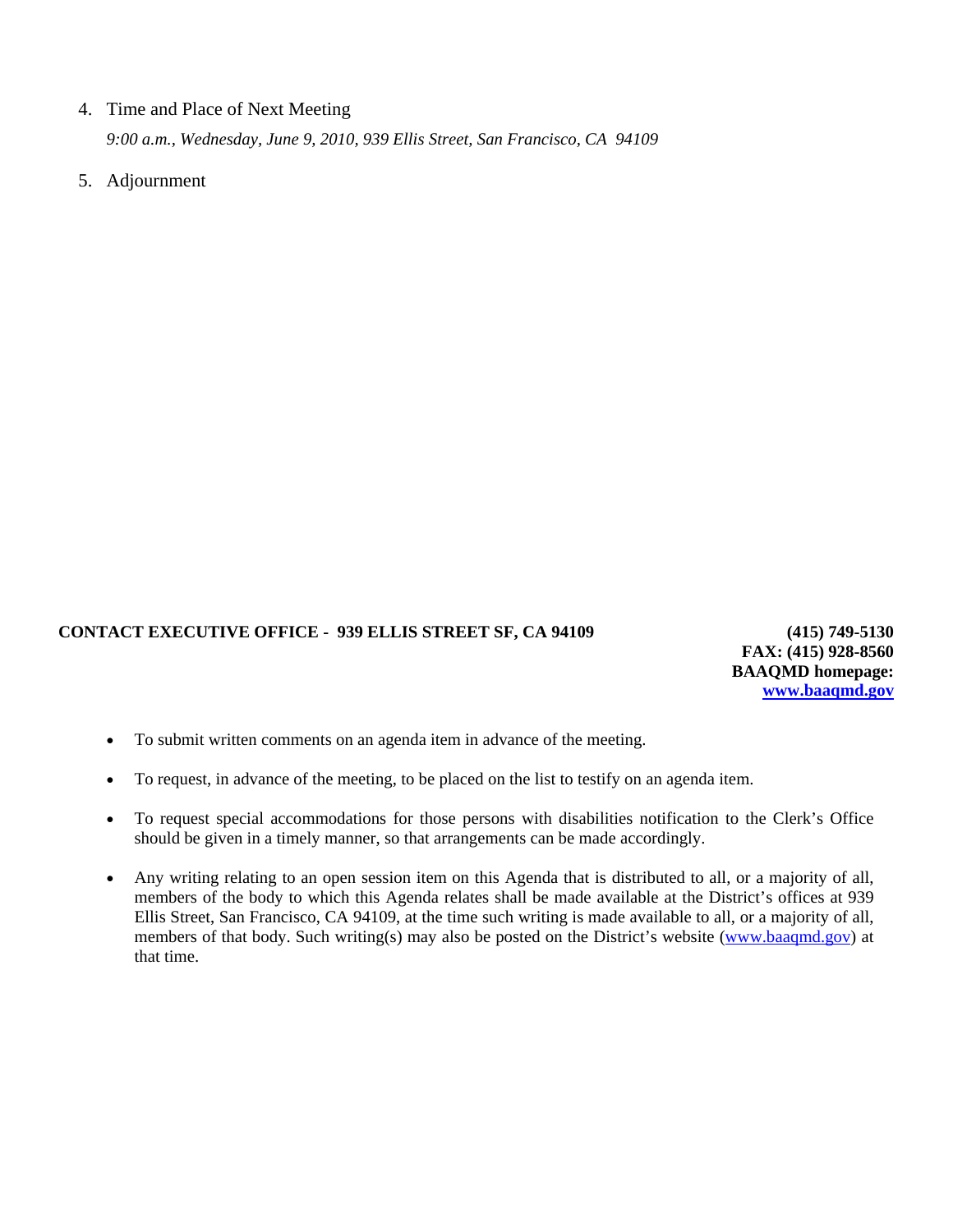# **BAY AREA AIR QUALITY MANAGEMENT DISTRICT 939 ELLIS STREET, SAN FRANCISCO, CALIFORNIA 94109 (415) 771-6000**

# **EXECUTIVE OFFICE: MONTHLY CALENDAR OF DISTRICT MEETINGS**

# **MAY 2010**

| <b>TYPE OF MEETING</b>                                                                                            | <b>DAY</b>      | <b>DATE</b>      | <b>TIME</b>               | <b>ROOM</b>                                                                                  |  |  |
|-------------------------------------------------------------------------------------------------------------------|-----------------|------------------|---------------------------|----------------------------------------------------------------------------------------------|--|--|
| <b>Advisory Council Regular Meeting</b>                                                                           | Wednesday       | 12               | $9:00$ a.m. $-11:00$ a.m. | <b>Board Room</b>                                                                            |  |  |
| <b>Board of Directors Stationary Source</b><br><b>Committee</b> (At the Call of the Chair)                        | <b>Thursday</b> | 13               | $9:30$ a.m.               | <b>Board Room</b>                                                                            |  |  |
| <b>Board of Directors Regular Meeting</b><br>(Meets 1st & 3rd Wednesday of each Month)<br><b>CANCELLED</b>        | Wednesday       | 19               | 9:45 a.m.                 | <b>Board Room</b>                                                                            |  |  |
| <b>Board of Directors Climate Protection</b><br><b>Committee Meeting</b> (At the Call of the<br>Chair)            | Wednesday       | 19               | 9:30 a.m.                 | $4th$ Floor<br><b>Conf. Room</b>                                                             |  |  |
| <b>Board of Directors Budget &amp; Finance</b><br><b>Committee</b> (At the Call of the Chair)<br><b>CANCELLED</b> | <b>Thursday</b> | 20               | 9:30 a.m.                 | $4th$ Floor<br><b>Conf. Room</b>                                                             |  |  |
| <b>Joint Policy Committee</b>                                                                                     | Friday          | 21               | $10:00$ a.m.              | <b>MTC Auditorium</b><br>$101-8^{th}$ Street<br>Oakland, CA 94607                            |  |  |
| <b>Board of Directors Executive</b><br><b>Committee</b> (At the Call of the Chair)                                | <b>Monday</b>   | 24               | $9:30$ a.m.               | 4 <sup>th</sup> Floor<br><b>Conf. Room</b>                                                   |  |  |
| <b>Board of Directors Mobile Source</b><br><b>Committee</b> (Meets 4 <sup>th</sup> Thursday each Month)           | <b>Thursday</b> | 27               | 9:30 a.m.                 | 4 <sup>th</sup> Floor<br><b>Conf. Room</b>                                                   |  |  |
| <b>JUNE 2010</b>                                                                                                  |                 |                  |                           |                                                                                              |  |  |
| <b>TYPE OF MEETING</b>                                                                                            | <b>DAY</b>      | DATE             | TIME                      | <b>ROOM</b>                                                                                  |  |  |
| <b>Board of Directors Regular Meeting</b><br>(Meets $1^{st}$ & $3^{rd}$ Wednesday of each Month)                  | Wednesday       | $\boldsymbol{2}$ | $9:45$ a.m.               | <b>City of San Jose</b><br><b>Chambers</b><br>200 East Santa Clara St.<br>San Jose, CA 95113 |  |  |
| <b>Advisory Council Regular Meeting</b>                                                                           | Wednesday       | 9                | $9:00$ a.m. $-12:00$ a.m. | <b>Board Room</b>                                                                            |  |  |
| <b>Board of Directors Regular Meeting</b><br>(Meets $Ist$ & $3rd$ Wednesday of each Month)                        | Wednesday       | 16               | 9:45 a.m.                 | <b>Board Room</b>                                                                            |  |  |
| <b>Board of Directors Mobile Source</b><br><b>Committee</b> (Meets 4 <sup>th</sup> Thursday each Month)           | <b>Thursday</b> | 24               | 9:30 a.m.                 | 4 <sup>th</sup> Floor<br><b>Conf. Room</b>                                                   |  |  |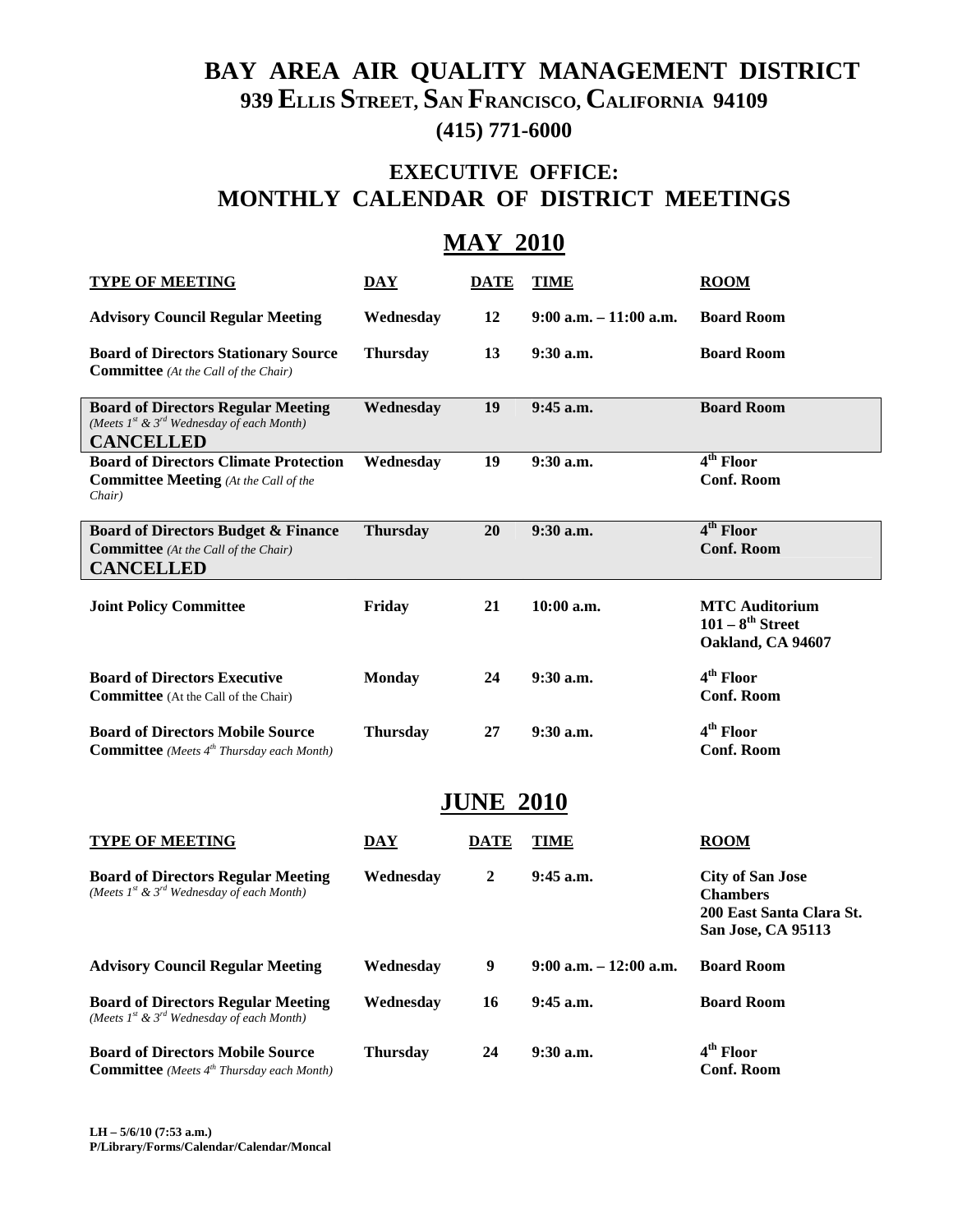# AGENDA: 1

### BAY AREA AIR QUALITY MANAGEMENT DISTRICT Memorandum

- To: Chairperson Bramlett and Members of the Advisory Council
- From: Jack P. Broadbent Executive Officer/APCO
- Date: May 5, 2010

Re: Advisory Council's Draft Meeting Minutes of April 14, 2010

#### RECOMMENDED ACTION

Approve attached draft minutes of the Regular Advisory Council's meeting of April 14, 2010.

#### DISCUSSION

Attached for your review and approval are the draft minutes of the April 14, 2010 Advisory Council meeting.

Respectfully submitted,

Jack P. Broadbent Executive Officer/APCO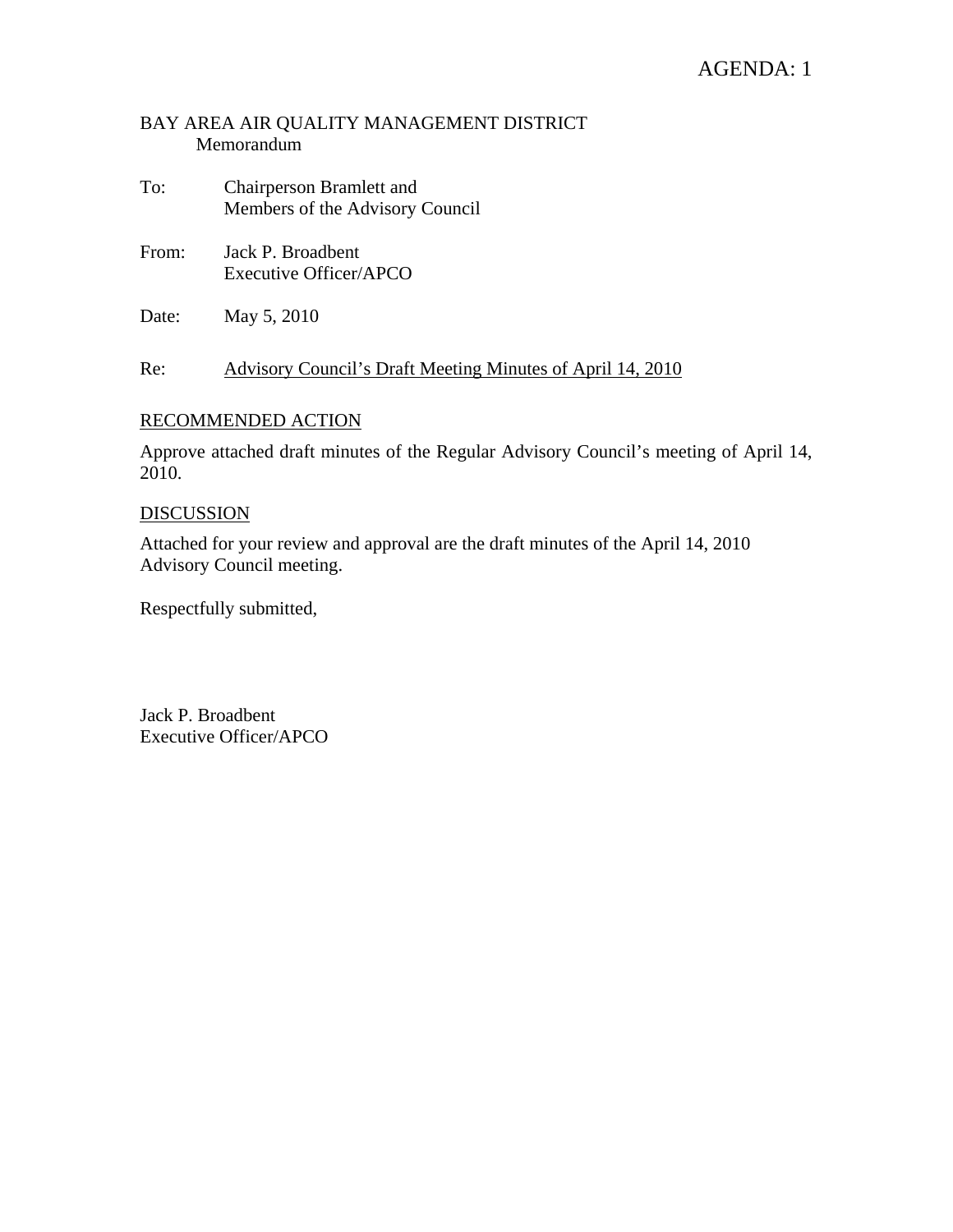AGENDA: 1

Bay Area Air Quality Management District 939 Ellis Street San Francisco, CA 94109 (415) 749-5000

#### **DRAFT MINUTES**

Advisory Council Regular Meeting 9:00 a.m., Wednesday, April 14, 2010

#### **CALL TO ORDER**

| <b>Opening Comment:</b> | Chairperson Bramlett called the meeting to order at 9:00 a.m.                                                                                                                                                                                                                                                       |  |  |  |
|-------------------------|---------------------------------------------------------------------------------------------------------------------------------------------------------------------------------------------------------------------------------------------------------------------------------------------------------------------|--|--|--|
| <b>Roll Call:</b>       | Chairperson Jeffrey Bramlett, M.S., Vice Chairperson Ken Blonski,<br>M.S.; Secretary Stan Hayes; Council Members Jennifer Bard, Benjamin<br>Bolles, Robert Bornstein, Ph.D., Harold Brazil, John Holtzclaw, Ph.D.,<br>Robert Huang, Ph.D., Rosanna Lerma, P.E., Jane Martin, Dr.Ph.H.,<br>Kendal Oku, Jonathan Ruel |  |  |  |
| Absent:                 | Council Members Louise Bedsworth, Ph.D., Kraig Kurucz, M.S., Gary<br>Lucks, JD, CPEA, REA I, Debby Mytels, and Dorothy Vura-Weis, M.D.,<br>M.P.H.                                                                                                                                                                   |  |  |  |

#### **Introductory of New Advisory Council Members:**

Chairperson Bramlett introduced new Advisory Council Members, Alexandra Desautels (*Public Health*) and Michael Sandler (*Community Planning*) and gave a background of each new member. Council Members welcomed both new members.

#### **Oath of Office:**

Oaths of Office were given to Alexandra Desautels and Michael Sandler.

**Public Comment Period:** There were no public comments.

#### **Consent Calendar**:

#### **1. Approval of Minutes of the March 10, 2010 Advisory Council Meeting**

**Advisory Council Action:** Member Holtzclaw made a motion to approve the minutes of March 10, 2010; Vice Chairperson Blonski seconded the motion; unanimously carried without objection.

#### **DISCUSSION:**

#### **2. Discussion of Draft Report on the Advisory Council's March 10, 2010 Meeting on California's 2050 GHG emission reduction target of 80% below 1990 levels – Industrial Sector**

Mr. Hayes, reporting on behalf of lead author, Mr. Kurucz, noted that he and members Kurucz, Brazil, Bolles and Bornstein worked on developing the Draft Report. The work group received comments which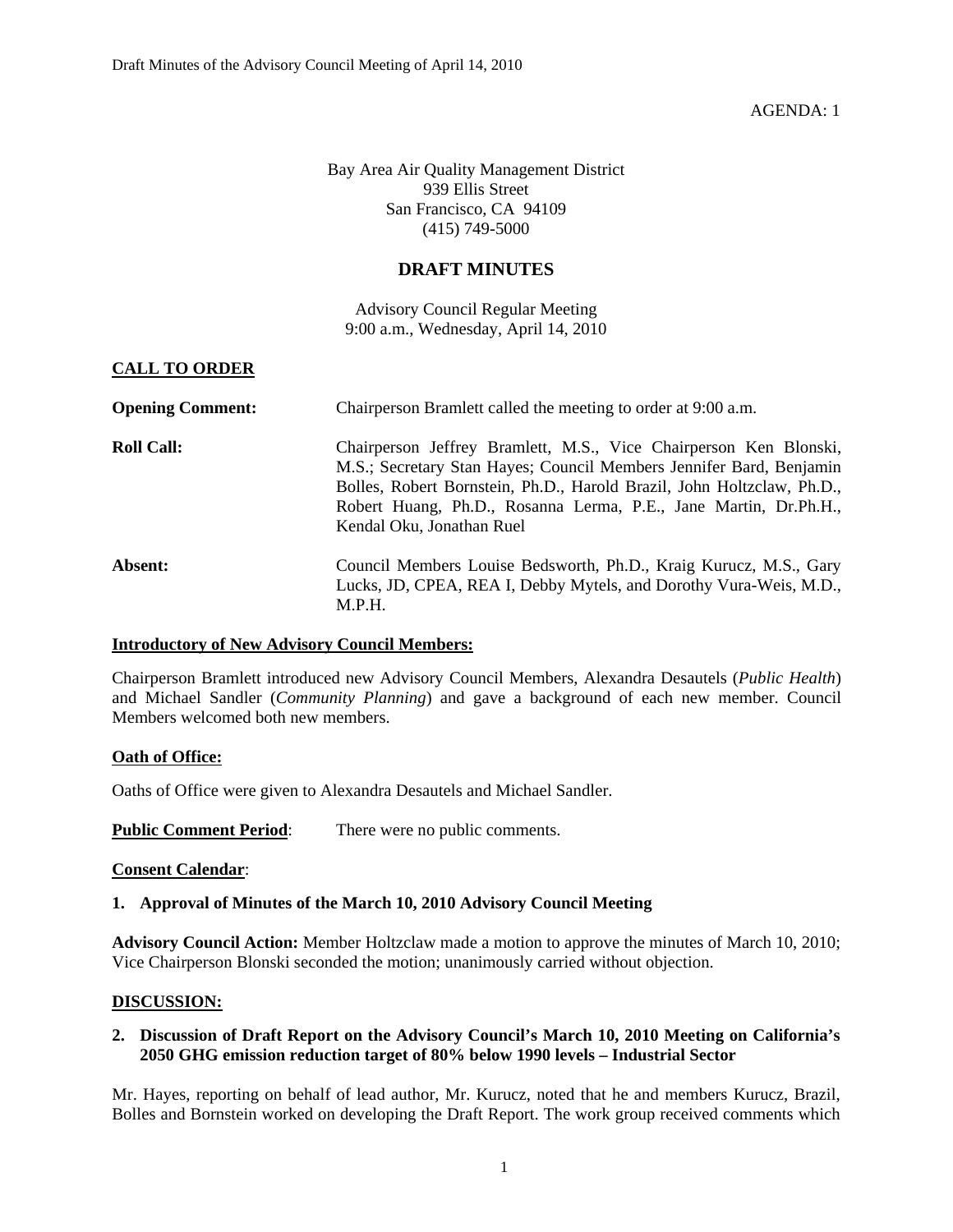were incorporated into the report, and he suggested the Council focus on the body of the report and to forward any minor, non-substantive typographical corrections to Mr. Kurucz after the meeting.

#### Summary Section:

Advisory Council Members began review of the Draft Report and indicated they had no changes to the Summary.

#### Key Points Section:

Members agreed that Key Points should be clear and short; they should identify whether they represent a synthesis between speaker ideas and members' additions, and suggested enumerating them similar to what had been done in previous reports.

Members requested revision of the Calcination process equation by placing a "+" after  $CaCO<sub>3</sub>$  and capitalizing the "o" in "Cao" to "CaO".

Members acknowledged that while hearing from industry representatives is very important, two of the three speakers did not provide recommendations. It was suggested that additional information be asked to further consider issues of concern to the Advisory Council. Members generally agreed that the section on key points expressed the views of speakers and not necessarily the views of the Advisory Council.

Staff indicated that working with industry is fundamental to the work of the Air District; while speakers' statements may be viewed as biased, their perspectives need to be heard and discussed, and the Advisory Council needs to balance what is heard. Staff also noted that the Advisory Council can politely point out that the information is not helpful in achieving the Advisory Council's goal.

Emerging Issues Section:

There were no comments.

#### Discussion Section:

Members noted that producing cement requires "creation" of a  $CO<sub>2</sub>$  molecule, questioned the reference to a 30% reduction, requested clarifying percentages relating to 2020 and 2050, and requested adding verbiage to the paragraph regarding specific reductions. Members also asked to remove the last paragraph regarding a comment from the public ahead of Recommendations and moving it to the section which summarizes the process, under Discussion Meeting.

#### Recommendations # 1, 2 and 3:

Member Hayes indicated one take-home message he had was that carbon capture and sequestration was an essential piece of a strategy to successfully reach an 80% goal by 2050, which will take enormous resources, and said the group tried to be mindful of the District's authority.

Dr. Martin requested some mention of public health benefits and maximizing public health, in particular, to vulnerable communities. She suggested some examples to be included in Recommendation #2.

Dr. Bornstein referred to Recommendation #1 and believed that the paragraph seems like the industry perspective. He questioned whether the end users' perspective be the focus and not the manufacturers of energy, as it seems to take the onus off of industry and place it on the end user. He commented that in today's news, a recommendation came from a group that the trade part of cap and trade not apply to large sources in poor neighborhoods. Ms. Bard noted that this was the report she had distributed to all members at the onset of the meeting.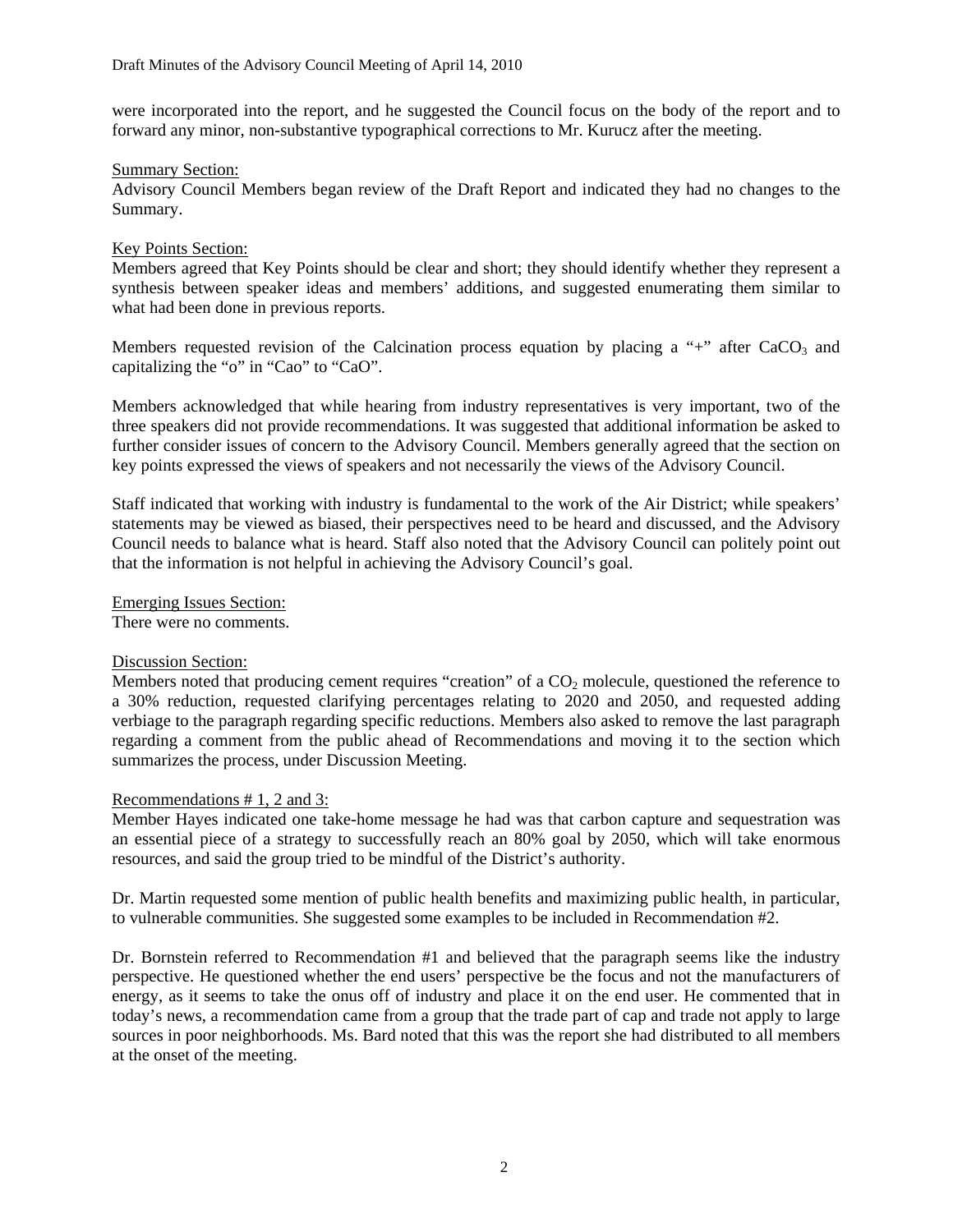Secretary Hayes noted that the intent was that if criteria are used as additional criteria in deciding who to award grants to, and he asked to be mindful of who is using the most energy. Members suggested and agreed to eliminate "within the industrial sector" and remove the last sentence and Table 2.

Secretary Hayes said if grants are targeted to the industrial sector, it would be useful to take into account their energy use. Dr. Bornstein suggested adding in the word, "industrial" before end users; however, Secretary Hayes suggested leaving in the "within the industrial sector". Chairperson Bramlett asked that the question be recorded and suggested that the group rework the paragraph to more clearly bring out the intent and identify what the operative control the group was trying to embark upon.

Dr. Holtzclaw noted that Recommendation #3 ends abruptly and it was suggested removing "so BAAQMD can". Dr. Bornstein referred to Recommendation #2 and asked to insert the word "industry" into the paragraph. Chairperson Bramlett suggested that if the word is inserted into the first paragraph, it would generally intend to apply to all recommendations.

Member Bard requested adding a statement in the Discussion section that references the report and their findings which she distributed to Advisory Council members. Ms. Roggenkamp asked Members to check ahead of time with the Chairperson if they want to distribute something to the Council in order to provide time for review and consideration. Chairperson Bramlett suggested adhering to the process, and possibly bringing the report to a subsequent meeting.

Member Bard suggested an added recommendation that should research and implement best practices in control technologies, monitoring, regulations and policies to reduce GHGs from the refinery sector that have co-benefits of reducing air toxics and criteria pollutants. Chairperson Bramlett said he would prefer that if members had additional suggestions, that they be submitted to the author in the manner discussed and approved. He recognized another meeting most likely would need to be held, and the work group can consider the request.

Member Sandler said in encouraging the Air District to expand its grant approach, he questioned where the money would come from. One idea would be to continue with a polluter-pays principle, and he suggested adding something to indicate that it could be funded through carbon pricing strategies.

Dr. Holtzclaw supported Ms. Bard's recommendation and also Dr. Martin's concerns which express that these are the most heavily impacted communities, so co-benefits are also benefitting the area geographically where they are most needed.

Secretary Hayes suggested Ms. Bard work to incorporate her recommendation into Recommendation #3, as it speaks specifically to technology transfer, and more than just efficiency improvements could be referenced in the paragraph.

Dr. Martin said the Council heard that consumer demand will drive production from industry representatives, yet they employ so many people and economic impacts may decline. She suggested addressing economic impacts somewhere in the recommendations and suggested retraining people in clean energy jobs rather than petroleum industry jobs. She noted she had also forwarded information to the author regarding occupational training programs for people in industries that may be displaced; however there was no mention of this.

Dr. Bornstein said he finds the industry perspective throughout the document, noting that Recommendation #2's statement projects to "reduce risk from adopting under-utilized new technologies", and he questioned whether the Council wants to reduce their risk if they spend money on technologies. Member Hayes noted the thinking was that financial risk is a disincentive to people being innovative by adopting technologies that might not be proven. They were trying to say, is there anything we can do to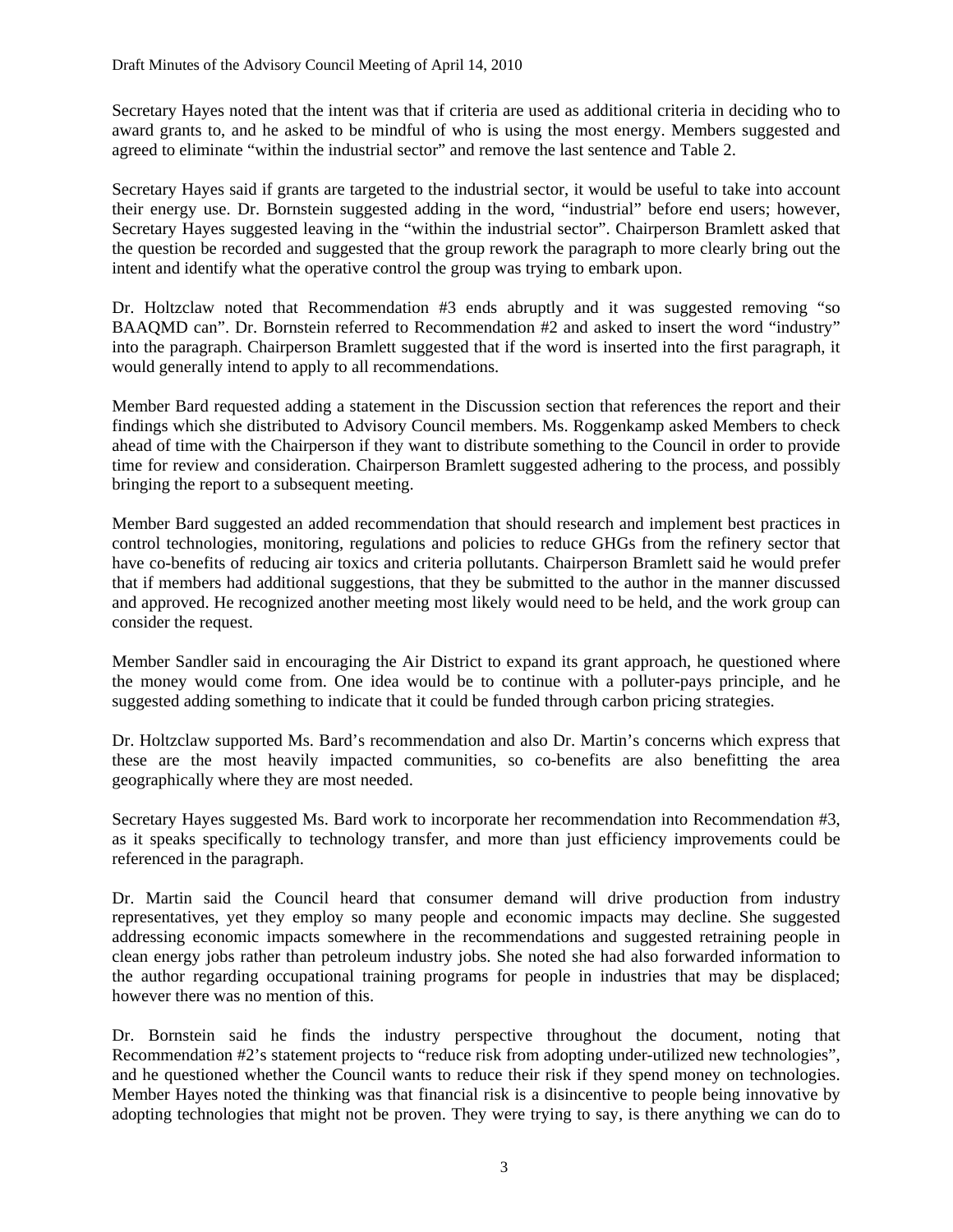help incentivize companies to be willing to take the risk associated with the more aggressive technologies. He suggested deleting "reduce risk" and replacing it with "provide incentives."

Ms. Roggenkamp noted that the District funds projects for advance technologies demonstration projects to show new technologies can work. However, currently the District does not have funding sources for industrial uses. If the District should, it might be interested in the same kind of thing.

Mr. Hayes referred to Recommendation phrasing for numbers 2, 3, 4 and 5, and questioned what the Council was suggesting the District do as, as it takes billions to fund carbon sequestration work. The same might be true of helping fund the development of new technologies. He said he liked Recommendation #4's first sentence of encouraging and monitoring R&D on alternative motor vehicle fuels by ARB and other agencies, but questioned whether funding it was realistic.

District Counsel Bunger reminded the Council that fees can only be used to fund stationary source related regulatory activities.

Dr. Bornstein suggested rewording of Recommendation #3's last sentence, stating that if something new comes on line, the District cannot be expected to adopt each new innovation. He suggested removing the last sentence, stating that capital equipment is not the District's business. Secretary Hayes stated that the District can incentivize these things by the definitions for Best Available Control Technology (BACT), which will provide some teeth in the desire to provide some new technologies. Mr. Hayes asked to maintain the last sentence, and indicated he believed it was important.

Mr. Sandler referred to Recommendation #2; "grants should be available for demonstration projects to provide incentives to industry", and he suggested adding a period and add "Along side increasing a carbon price signal, this would". He said in the absence of a carbon price, a grant will get one demonstration project built, and you have to have the carbon price to move the entire industry to a new way of doing business. Dr. Martin asked to end the sentence at "technologies" and add, "Grants should be targeted…"

Member Bard suggested moving the last sentence of Recommendation #3 to the Discussion section.

Member Hayes suggested all recommendations start with "BAAQMD should encourage", and members agreed.

#### Recommendation #4:

In discussing Recommendation #4, Secretary Hayes said for the refining industry, it is not just the GHG emissions from facility operations which are the biggest part of the carbon impact that carbon will have on their operations. It is the fuels piece as the third leg of the three-legged stool. To the extent that fuels changes, which will be mandated by the Governor or other agencies, this will have implications for permitting, and he thinks it is important for the District to monitor progress on the fuels side.

Dr. Bornstein referred to the last sentence and said it is not the role that is not important; it is changes in the refining industry that can reduce important reductions. He recommended changes to the second and third sentences to remove: "three legged stool including", "the role of" and "are" and add "can produce" after the word "equipment". He also asked to replace "monitor" with "track".

Member Ruel referred to Recommendation #4 and said after hearing from WSPA, he thinks the future of fuels cannot be petroleum-based, which should be made more clearly. He did not believe the statement should be how to fix the refining industry. The other half of the battle is what to do without petroleum, as it is not sustainable to just be more efficient in how we produce petroleum. While the District cannot regulate mobile sources, refineries or production plants for alternative fuels could stationary sources, a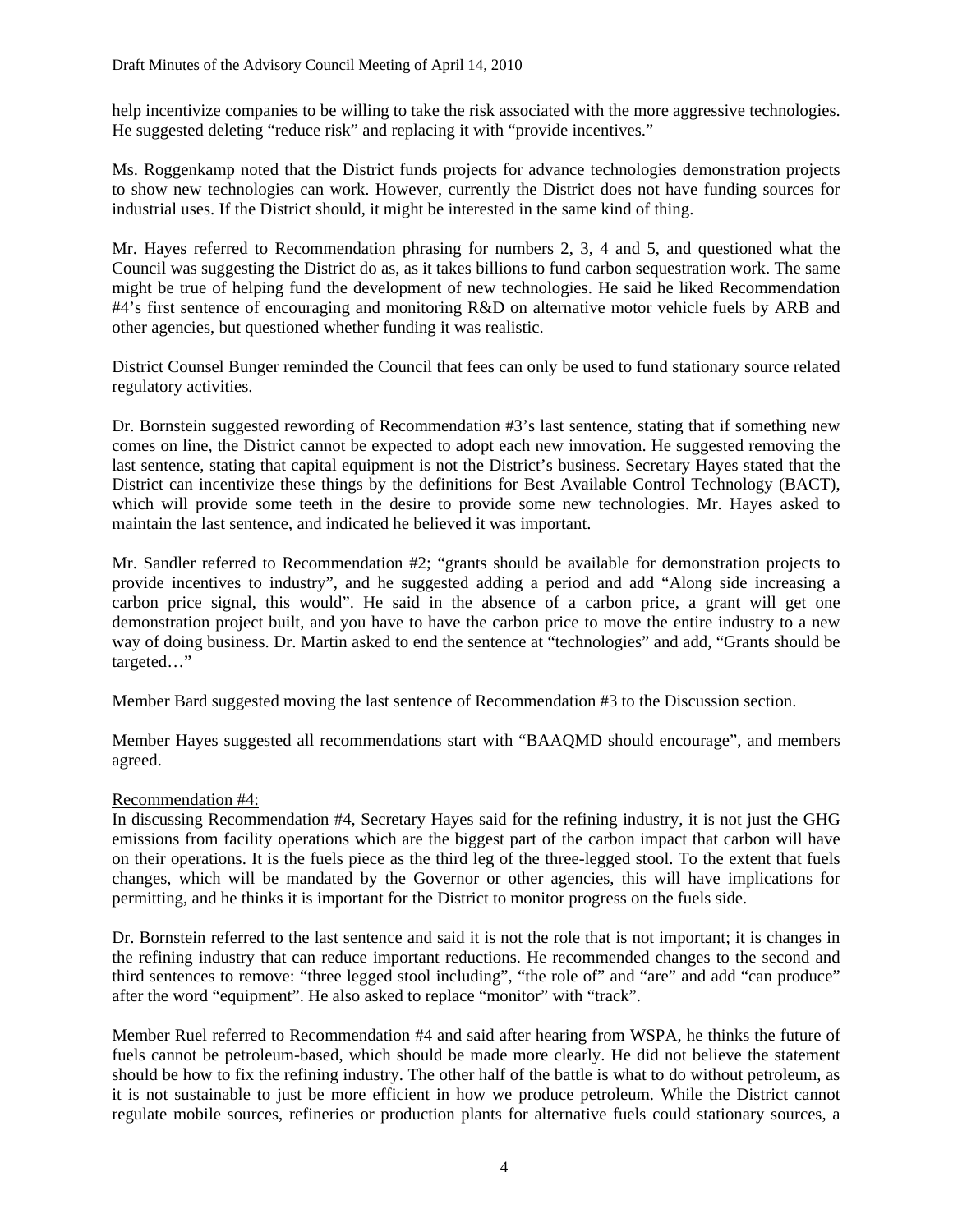facility which the District could permit. He suggested reframing the recommendation to embrace alternative fuels and indicate that changes to the petroleum industry and refining are not going to be enough.

Chairperson Bramlett clarified that the Council has covered transportation, will be covering carbon sequestration and capture in the near future, and he suggested putting that context into this report so the three-legged stool can be shown in other ways.

Ms. Bard stated that Recommendation #4 brings up general monitoring and encouragement of good policy and development of tools the District can use going forward. She suggested monitoring and researching power plants and refineries' best practices that are transforming themselves.

#### Recommendation #5:

Dr. Holtzclaw said the big polluters of coal, petroleum and even natural gas have huge financial incentives to put big money into carbon capture and sequestration or they will go out of business, and members agreed that funding it was not the District's role.

Dr. Bornstein questioned what areas the District wants them to expand into rather than make fewer restrictions. Regarding funding, he suggested targeting research and change "fewer" to "expanded". Dr. Holtzclaw suggested the District act in a role to support any good legislation. Ms. Roggenkamp noted it would be a significant departure for the District to fund fundamental research. The District funds best practices research, but the District is not a research agency.

Member Hayes noted there was a lot of discussion regarding Recommendation #5, agrees the District does not have the money, and he would favor rewording the recommendation to: "BAAQMD should encourage and monitor development in carbon capture and sequestration and facilitate permitting of associated infrastructure as appropriate." He noted the many life-changing events needed in the future, and he questioned whether a recommendation be that the District should continue in its efforts to define the place where large ticket issues intersect with the District's authority and mission. Dr. Bornstein believed this could serve as an introduction.

Mr. Bunger noted the District does monitor and track new technologies and advancements in control technologies and impose those in permitting systems as new sources come on line or are brought up to date.

Member Bard suggested removing Recommendation #5 and consider it during the carbon sequestration discussion in June, and members agreed.

Dr. Huang noted the scarcity of funding and that three of the seven recommendations require significant funding. He asked to narrow them down to no more than one or two.

Member Sandler said his understanding is that there are different types of sequestration; industrial capture and agricultural soil carbon sequestration. He was not sure if this was on the agenda. He was more interested in the agricultural soil sequestration, or bio char, and he was more worried about the industrial sequestration because you may end up with large carbon storage facilities in the impacted communities next to refineries which would just be one more climate gap. If we are looking at assisting in increasing this technology, we should be mindful of that potential disproportionate impact if this is what we end up with.

Dr. Bornstein agreed with Dr. Huang's suggestion, but he would leave all three recommendations in and let the Board of Directors decide, knowing that realistically, not all three can be funded, which could be part of the preamble.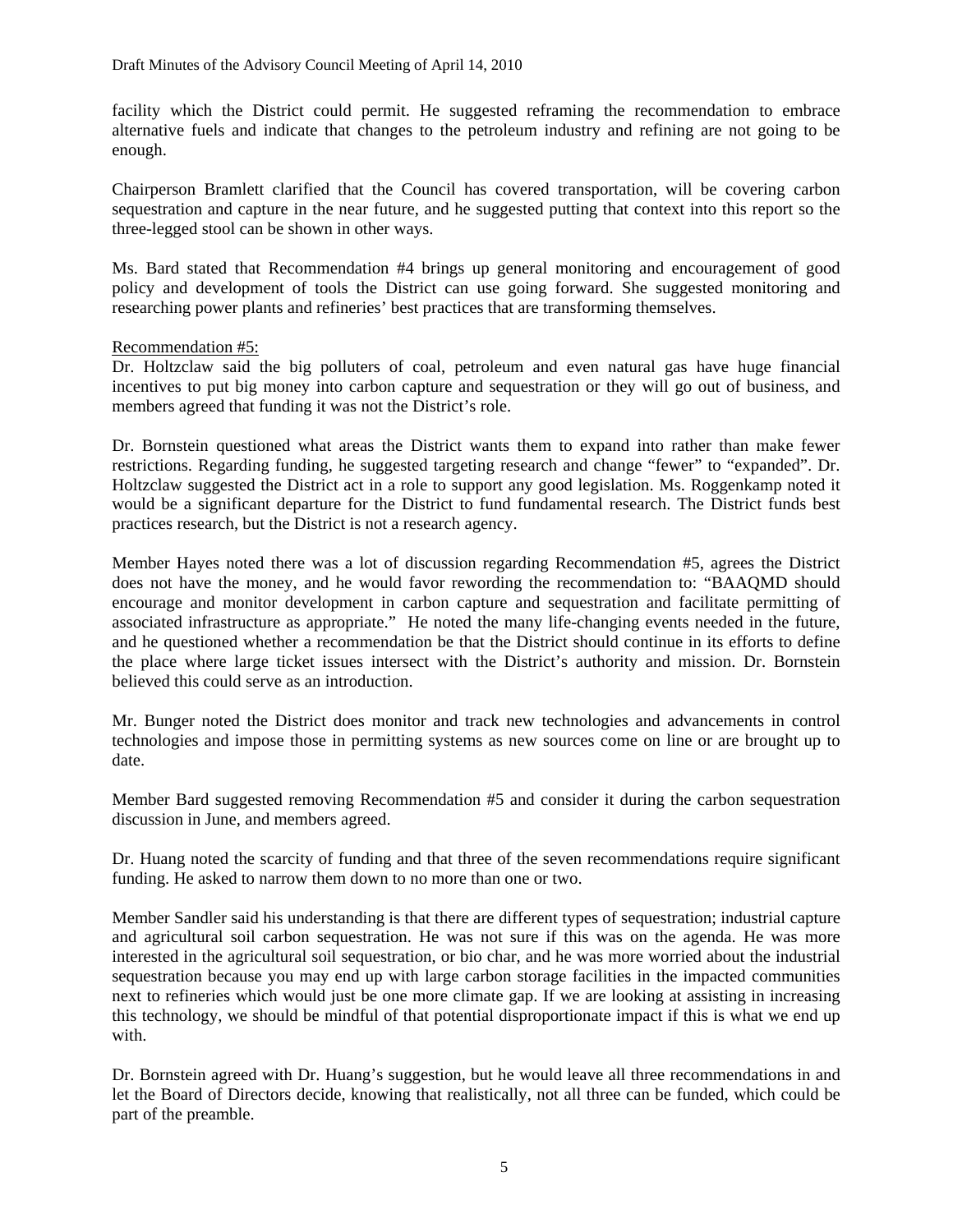#### Recommendation #6:

Dr. Holtzclaw suggested holding off on this recommendation for the June meeting recommendation regarding carbon capture and sequestration.

#### Recommendation #7:

Dr. Bornstein suggested removing the recommendation, noting that the paragraph serves as a recommendation to the Council and not to the Board. Member Brazil questioned the reason three years was included, and group authors believed it was a reasonable period of time to revisit the topic. Ms. Roggenkamp suggested making the general point that advances in this area are happening rapidly and worthy of re-examination in the near term.

Ms. Bard agreed and suggested adding, "recognizing the District's leadership in Clean Air and regulatory policy and the ability to adopt technologies of the rapidly changing advancements." Secretary Hayes suggested there be a preamble to the recommendations, which should indicate and acknowledge that the District has been out in front on all issues, and members agreed.

Chairperson Bramlett said most recommendations all exemplified a current inadequacy to actually achieve any of the goals, and he suggested adding that context to the item, as well.

Ms. Roggenkamp indicated that this is a hard area to look at, that the District likes to look to the future where there is not a clear path and appreciated the discussion. She knows that what is in place now is not going to get us to 2050, and we are trying to figure out paths to increase the thinking of people to get there.

Chairperson Bramlett reported that comments were received from Dr. Vura-Weis that he would pass onto author Kurucz. The Council agreed that any members wanting to submit comments to the group should do so expeditiously, or by next week. The group will review comments and submit the final draft a week prior to finalization of the May Advisory Council packet.

Chairperson Bramlett noted that the Council had also voiced interest in a field trip and members discussed opening the May meeting to finalize the report and then hold a field trip. However, they decided against it given logistics and time constraints.

Vice Chairperson Blonski discussed involvement of the Richmond neighborhood councils and local representatives taking field trips to visit Chevron and Simms Metals. He indicated how valuable they were for the group and encouraged the scheduling of a future field trip. Dr. Holtzclaw suggested considering a visit to a solar or wind generating facility.

#### **3. Discussion of Advisory Council Members attending the Annual Air & Waste Management Association (AWMA) meeting in June**

Chairperson Bramlett reported that three Advisory Council Members have been approved to attend the Air and Waste Management Association Conference. He is not able to attend, and stated that he would consider previous attendance in determining the third member's attendance. Ms. Roggenkamp noted that some District staff will be presenting papers and speaking, as well as Advisory Council Members. Dr. Bornstein and Mr. Brazil voiced interest in attending the conference.

#### **OTHER BUSINESS**

#### **4. Council Member Comments/Other Business**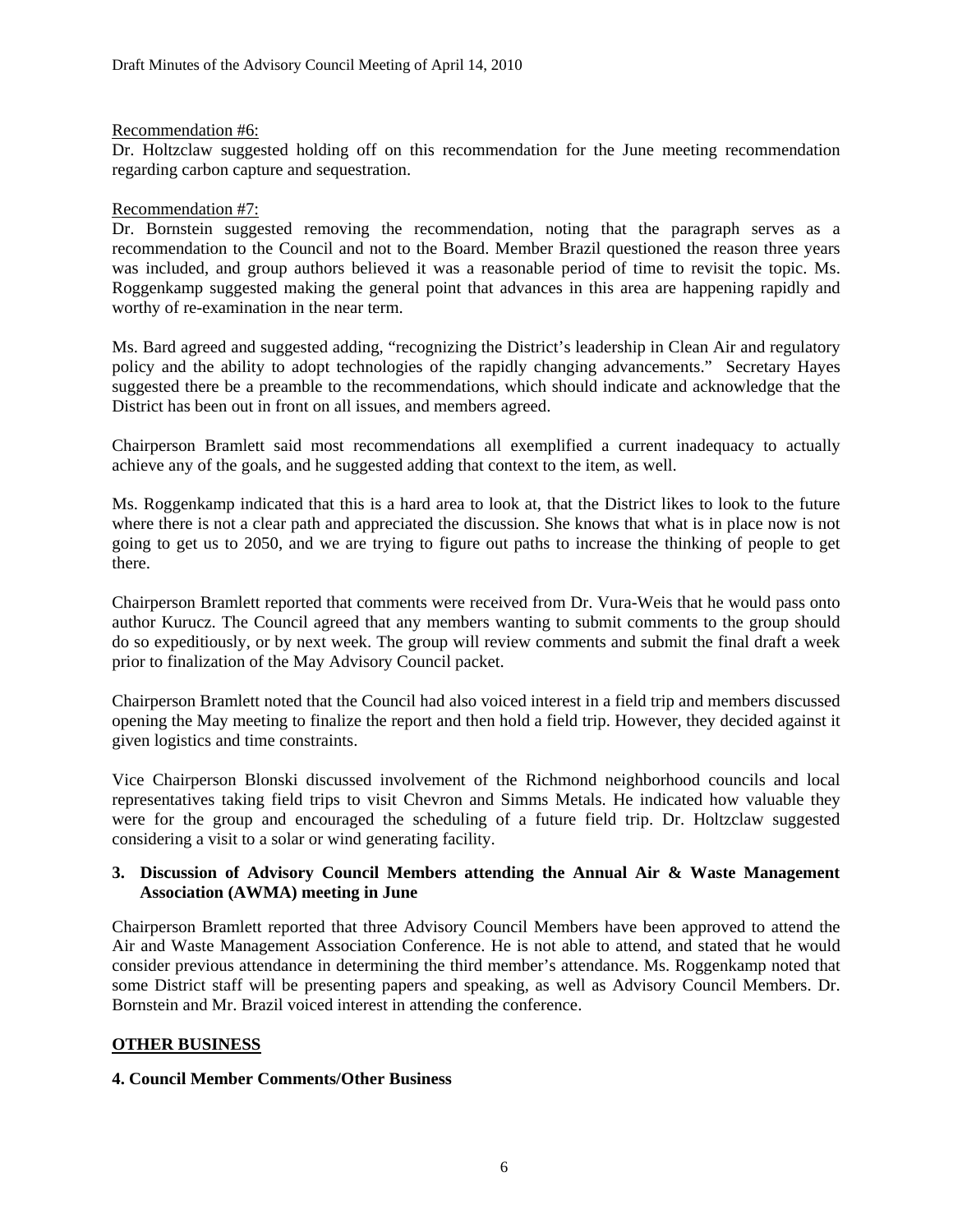Ms. Bard announced that on April 22, 2010, the League of California Cities Board of Directors will be voting on a motion forwarded by four committees to rescind AB 32 and SB 375. She distributed a list of members of the Board, member cities, and original supporters of AB 32. She encouraged members to contact the League Board and urge a neutral position.

- **5. Time and Place of Next Meeting** 9:00 a.m. 12:00 noon, Wednesday, May 12, 2010, 939 Ellis Street, San Francisco, CA 94109.
- **6. Adjournment:** The meeting adjourned at 11:05 a.m.

 Lisa Harper Clerk of the Boards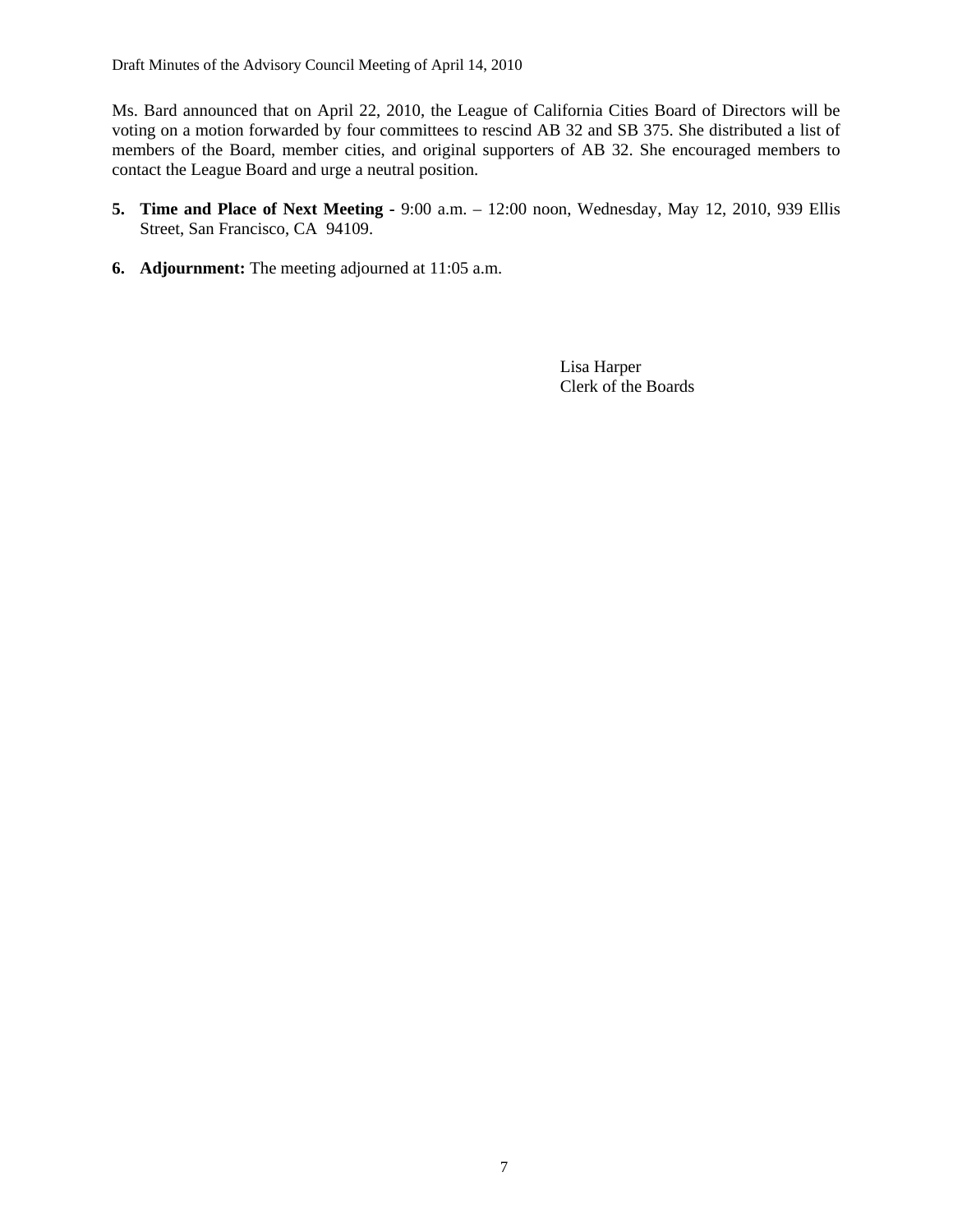#### BAY AREA AIR QUALITY MANAGEMENT DISTRICT Memorandum

| To:   | Chairperson Jeffrey Bramlett and<br>Members of the Advisory Council                                                                                                                         |
|-------|---------------------------------------------------------------------------------------------------------------------------------------------------------------------------------------------|
| From: | Jack P. Broadbent, Executive Officer                                                                                                                                                        |
| Date: | May 3, 2010                                                                                                                                                                                 |
| Re:   | Continued Discussion of Draft Report on the Advisory Council's March 10,<br>2010 Meeting on California's 2050 GHG Emission Reduction Target of 80%<br>Below 1990 Levels – Industrial Sector |

The attached *revised* draft Report on the March 10, 2010 Advisory Council Meeting on California's 2050 GHG emission reduction target of 80% below 1990 levels – Industrial Sector was prepared and edited by Advisory Council members Kraig Kurucz, Stan Hayes, Harold Brazil, Benjamin Bolles, and Robert Bornstein.

The Advisory Council will discuss the *revised* draft report with Air District staff and finalize recommendations and report.

Respectfully submitted,

Jack P. Broadbent Executive Officer/APCO

Prepared by: Gary Kendall Reviewed by: Jean Roggenkamp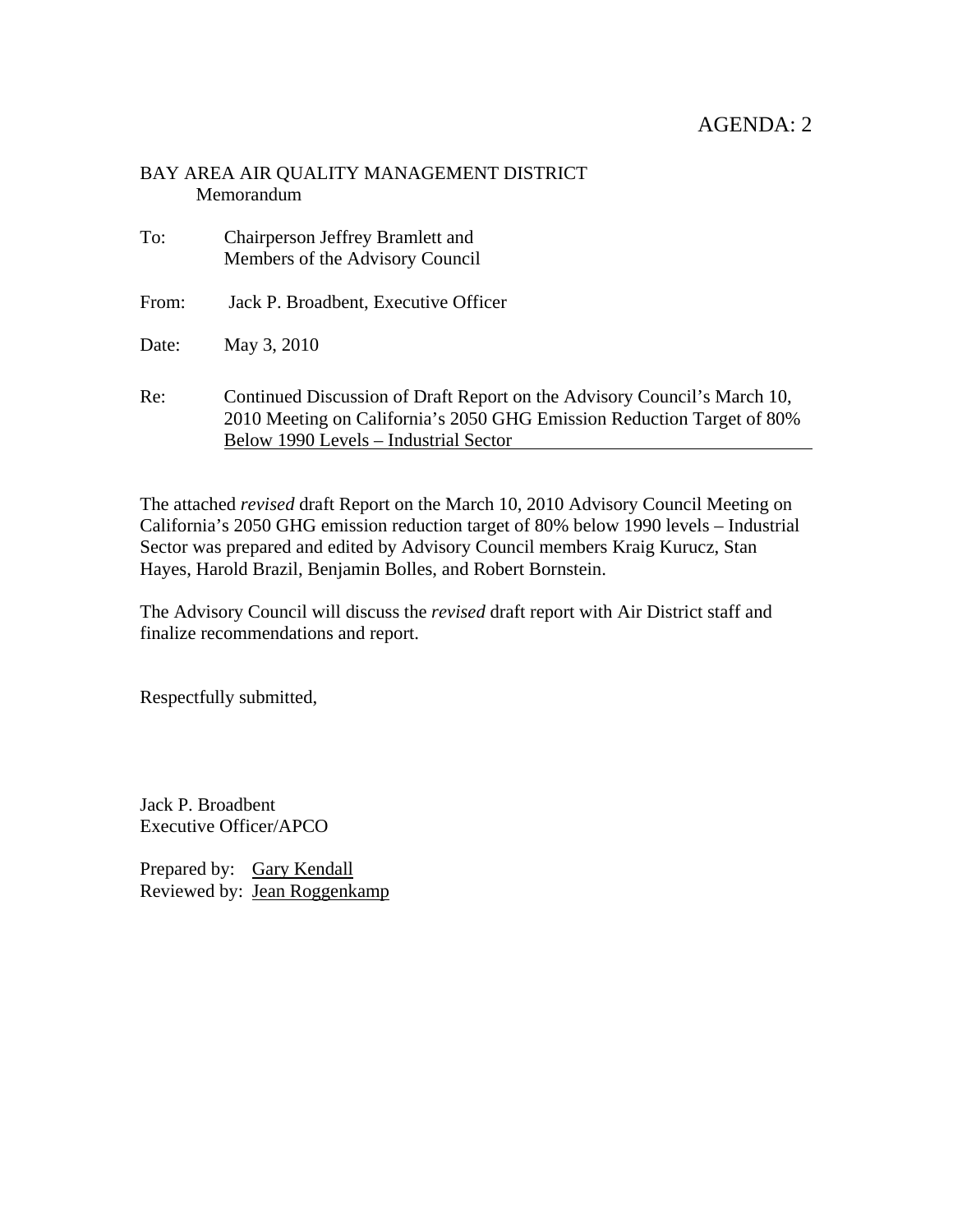# REVISED DRAFT REPORT ON THE MARCH 10, 2010 ADVISORY COUNCIL MEETING ON CALIFORNIA'S 2050 GHG EMISSION REDUCTION TARGET – INDUSTRIAL SECTOR FOR DISCUSSION BY THE ADVISORY COUNCIL AT THE MAY 12, 2010 MEETING

### SUMMARY

The following presentations were made at the March 10, 2010 Advisory Council meeting on California's 2050 GHG emission reduction target of 80% below 1990 levels – industrial sector:

- 1. *GHG Emission Reduction Strategies for Oil/Gas Production & Refining* by Joe Sparano, Executive Advisor to the Chairman of the Board of the Western States Petroleum Association (WSPA). Mr. Sparano advises the Chairman and supports WSPA's President on matters related to the trade organization's operations and advocacy in six Western states. He was previously WSPA's President for almost seven years and provides WSPA with the benefit of 41 years experience in the petroleum industry. He has played a key role in formulating WSPA's positions on GHG emissions policies in the Western United States.
- 2. *GHG Emission Reduction Strategies for Industrial Energy Use* by Dr. Eric Masanet, Principal Scientific Engineering Associate in the Energy Analysis Department at Lawrence Berkeley National Laboratory (LBNL). His research areas at LBNL include life-cycle assessment of energy-using products, industrial energy efficiency analysis, emerging technology assessment, modeling of industrial greenhouse gas emissions, greenhouse gas mitigation strategies, and sustainable design and manufacturing. Dr. Masanet also works with the U.S. EPA's ENERGY STAR for Industry program, researching and co-authoring energy efficiency guides for plant managers in various industrial sectors.
- 3. *GHG Emission Reduction Strategies for the Cement Industry* by Greg Knapp, Director, Environmental Safety & Health West Region, Lehigh Hanson. Mr. Knapp has been managing Environmental, Safety, and Health issues for major natural resource-based corporations in the Western US for over 28 years. In the last four years, Mr. Knapp has been a leader in the California cement industry's effort to develop a workable solution to the challenge of climate-change here in California.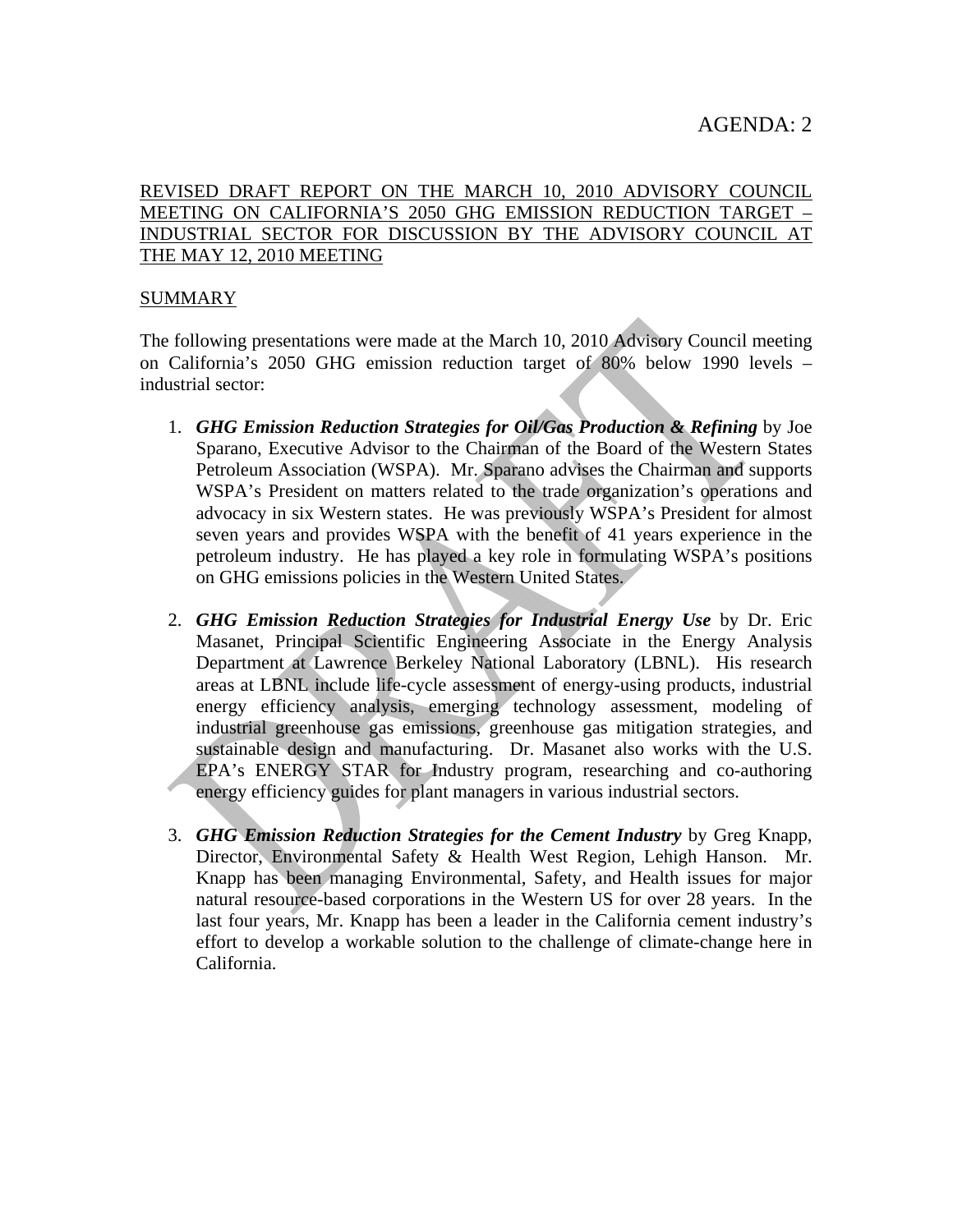#### DISCUSSION MEETING

Discussion meetings were held April 14 and May 12. The Minutes of those meetings are attached.

The Air District benefits from hearing the perspectives of a wide spectrum of stakeholders, including interest groups and representatives of regulated industry. The purpose of the presentations to the Advisory Council was to gain an understanding of the magnitude and composition of emissions from the industrial and commercial sector. Those presentations and subsequent discussion focused on two key subsectors of the industrial sector: cement plants and refineries. The representatives from industry and Lawrence Berkeley National Laboratory gave their perspectives on actions required to achieve AB 32 GHG reduction goals and the challenges that their sub sector may have in meeting those goals. We also were presented with the results of a study on the potential benefits of wide spread adoption of technologies to improve energy efficiency.

#### KEY POINTS

The challenges of reducing GHG emissions to meet California's 2020 and 2050 goals are large. One speaker noted that the UC Institute for Energy and Environment concluded that reductions required for meeting the 2050 goal are "massive" and would require eliminating GHG emissions from virtually all electricity production and non-aviation transportation sources and two-thirds or more of the carbon from all other sources. To reach the 80% GHG reduction goal by 2050 will require that every sector of the economy reduce emissions. Key points based on the presentations to us, and our assessment of them, are summarized as follows:

Energy Efficiency

- Energy efficiency improvements alone will not be sufficient to meet the 2050 GHG reduction goal; however, efficiency improvements must be a major part of the plan. It is important to encourage development and adoption of advanced technologies that reduce emissions.
- Electrification of processes, if coupled with lower-carbon sources of electricity, can reduce GHG emissions.
- From data presented by District staff, the Industrial/Commercial and Transportation sectors each contribute 36.4% of the 95.8 million tons of  $CO<sub>2</sub>$ equivalents in the 2007 Bay Area GHG emission inventory.
- The industrial, commercial, and electrical generation sectors together comprise 42.8% of total GHG emissions. These sectors cannot meet the GHG reductions required to meet the 2050 goal without carbon capture and sequestration (CCS), a complex topic that will get a full review at a future advisory council meeting. The speakers presented a few potential technologies for capture and sequestration that may be of interest for an appropriate agency to test or develop. Because of the large R&D costs involved, however, CCS testing and development must be done by other agencies (e.g., U.S. Department of Energy) with substantial funding resources, and is not the role of BAAQMD.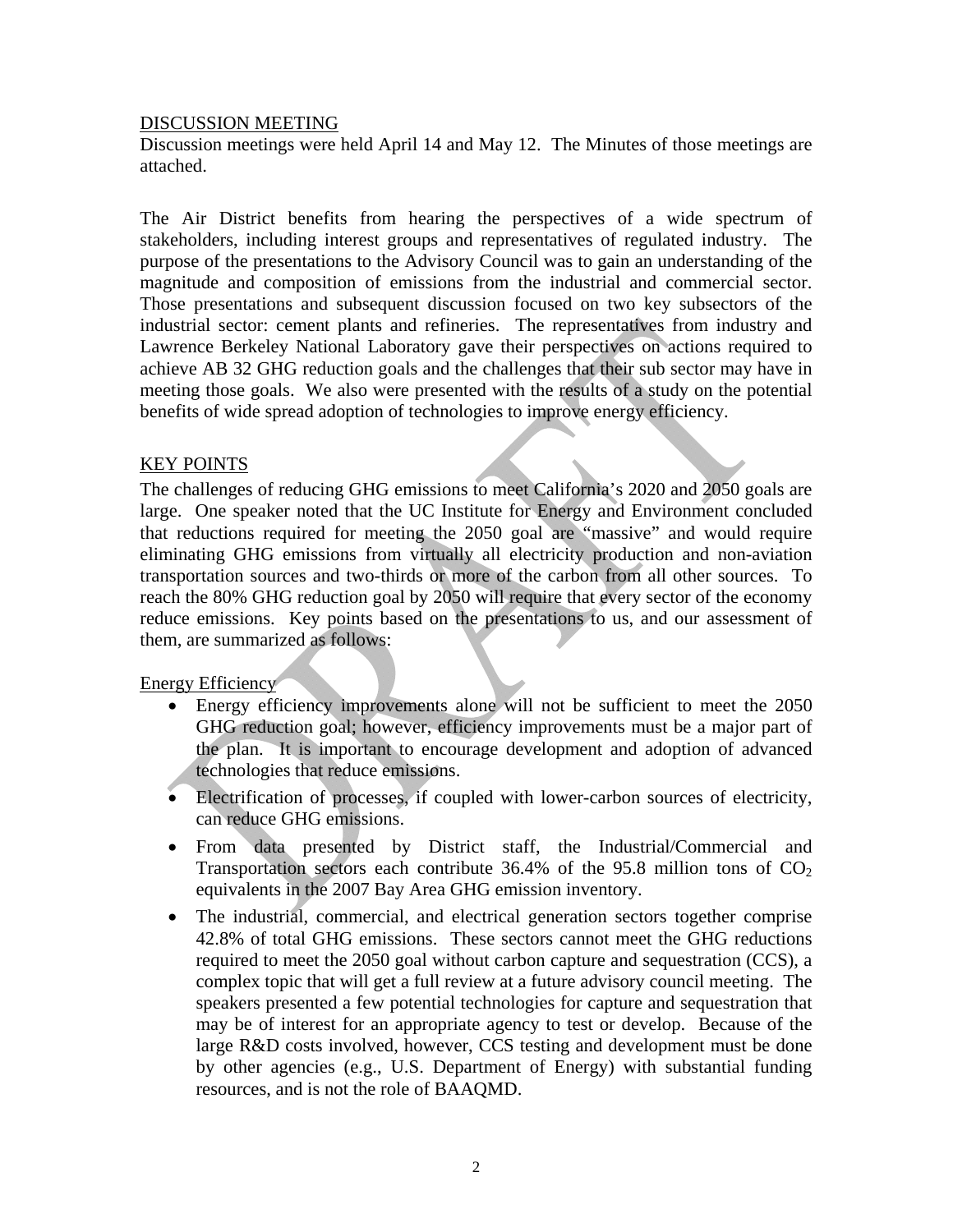- An opportunity exists to combine reinjection of liquid  $CO<sub>2</sub>$  into wells that require tertiary oil extraction. More than a billion tons of  $CO<sub>2</sub>$  storage capacity may exist in local California oil fields, which have about 57 billion barrels of stranded oil resources.  $CO<sub>2</sub>$  for injection could also come from other industries. Studies have indicated that, throughout California, 1.7 billion tons of  $CO<sub>2</sub>$  storage may exist in gas reservoirs and 3.6 billion tons in oil reservoirs. Connecting sources of  $CO<sub>2</sub>$  emissions to possible injection reservoirs, however, will be a major challenge.
- Future energy efficiency measures can be implemented that will reduce 2050 demand below present use to 2006 levels, but efficiency gains alone are not enough to reach the 80% reduction goal by 2050. Population growth will offset efficiency gains.
- All organizations that purchase equipment that use electricity or fuel, such as boilers, HVAC equipment, fans, pumps, and motors, make strategic capital planning decisions on replacements based on expected lifetimes. When purchasing this equipment, lower emitting or higher efficiency purchases are more likely to be made if BAAQMD, state agencies, and others send the right signals. For example, boilers last 15-30 years and can be maintained to last even longer, but several generations of new technology could be developed over that lifetime. The District is encouraged to use regulatory strategies that look at a strategic horizon of approximately 10 years and to encourage better replacement choices.
- The largest industrial sector end uses of electricity and natural gas are listed in Table 1, helping to identify those uses where technology improvements can have the greatest impact. The possibility of improving a technology and sharing it across industries can also foster greater adoption of new technologies.

| Electricity (83% of total use) | Natural gas (44% of<br>total use) |
|--------------------------------|-----------------------------------|
| Motors $(54%)$                 | Steam systems (26%)               |
| Drives $(19%)$                 | CHP (10%)                         |
| Pumps (18%)                    | HVAC(8%)                          |
| Compressed air (9%)            |                                   |
| Fans (8%)                      |                                   |
| HVAC (12%)                     |                                   |
| Refrigeration (9%)             |                                   |
| Lighting $(8\%)$               |                                   |

**Table 1. End uses for electricity and natural gas within all industrial subsectors** 

• An important key to future success will be to encourage greater adoption of under-utilized technologies for common applications, such as motor systems, steam systems, process heating systems, and lighting systems, i.e., a super boiler can save 15% on fuel for food processing steam. Solar thermal concentration can someday replace up to 100% of steam system fuel demand. Process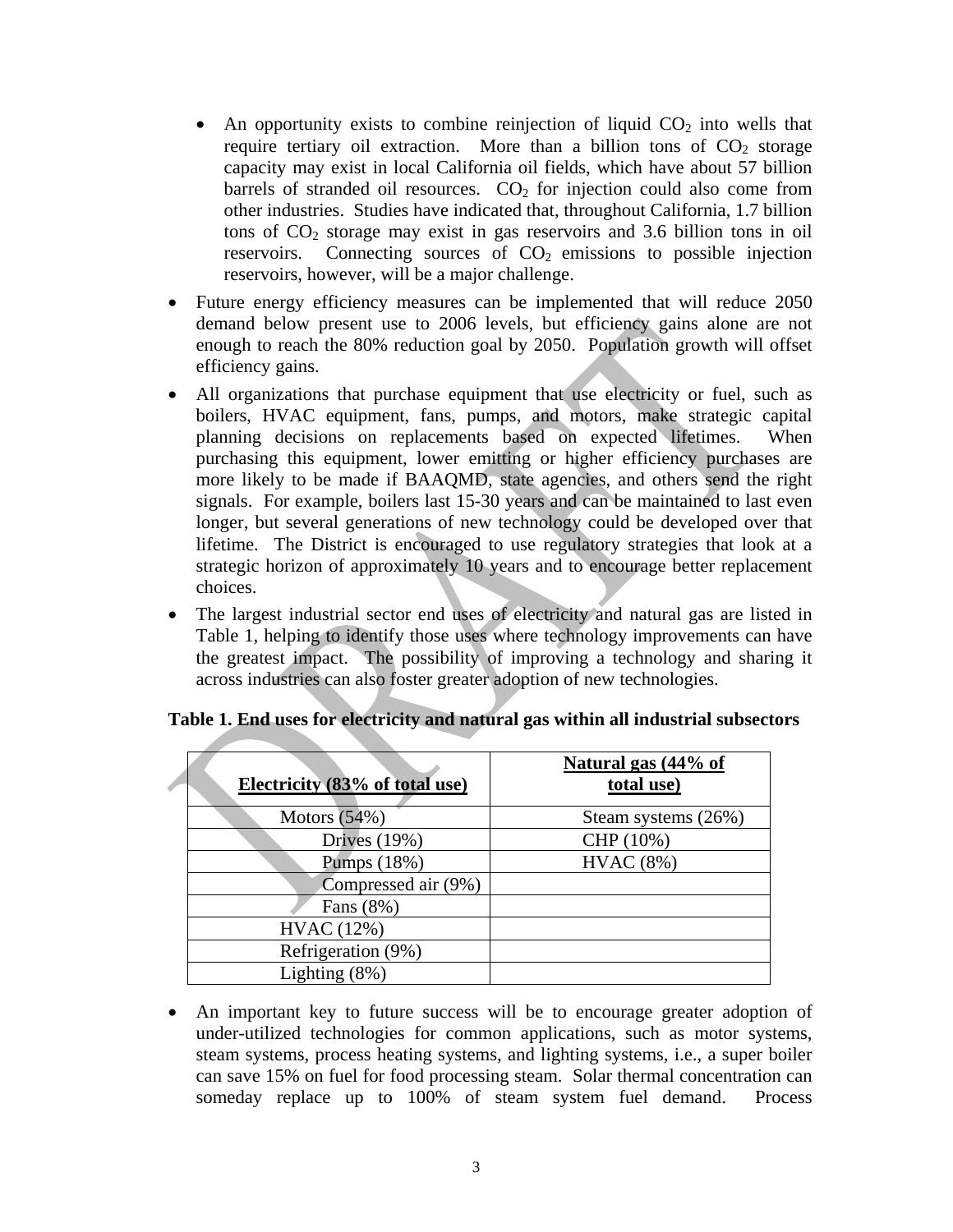electrification, coupled with advances in low-carbon electricity sources, can lead to additional reductions.

Petroleum

- Weaning ourselves off of petroleum and phasing in other fuels will take a long time, perhaps decades, because even the closest alternatives are still distant as full replacements. Biofuels, wind, and solar are not projected to come on-line fast enough to meet 2020 GHG reduction goals. Alternative fuels for transportation are also more costly than today's fuels.
- As a practical matter, we are a long way from a full replacement of diesel and gasoline. The U.S. buys 200 billion gallons of oil annually and California produces 43 million gallons of fuel per day. A recent large cellulosic ethanol plant will produce only 250,000 gallons/day. U. S. DOE indicates that in 2008, 16% of the U.S. energy mix was renewable and 84% was coal, gas, and oil. In 2035, DOE projects that only 22% will be renewable.
- Petroleum production is projected to grow only slightly by 2050. Cement and glass usage will grow more than 50%, and usage by other sectors will grow even more through 2050. Efficiency gains are possible, and become more important to implement as sectors grow.

Cement Production

- Cement and its use in construction is a fundamental part of society. It is inherent in the chemical reactions required to make cement that its production creates large amounts of  $CO<sub>2</sub>$ . To reduce that  $CO<sub>2</sub>$ , an alternative chemical process must be found or the  $CO<sub>2</sub>$  must be captured and sequestered.
- Cement production also requires use of fuel to heat raw materials, which also produces CO2. Fuel used in a cement kiln can be coal, coke, tire derived, or biomass, which is starting to be used as a fuel in cement making. A change from more traditional fuels to biomass will have a positive impact on atmospheric  $CO<sub>2</sub>$ levels. While it does not change the product emissions (i.e., from the basic chemistry of making cement), use of biomass does offset the use of the fossil fuels that release sequestered carbon. A facility near Redding is using 5-10% biomass as a replacement. There are limits to overcome, but 60 to 70% replacement of the fossil fuel portion of  $CO<sub>2</sub>$  from cement production may be possible.
- Table 2 shows possible energy efficiency improvements projected in the cement industry. These improvements, while important, will not be sufficient to reduce GHG emission from the cement industry by percentages anywhere comparable to California's 80% GHG reduction goal by 2050.

| Source of efficiency gain | 2005-2030 | 2030-2050 | <b>Total</b> |
|---------------------------|-----------|-----------|--------------|
| Fuel mix $(8\%)$          | 8%        | 8%        | 11%          |
| Thermal energy efficiency | 2.5%      | 2.5%      | 5%           |
| Electrical efficiency     | 5%        | 5%        | 10%          |

#### **Table 2. Expected energy efficiency gains in cement industry**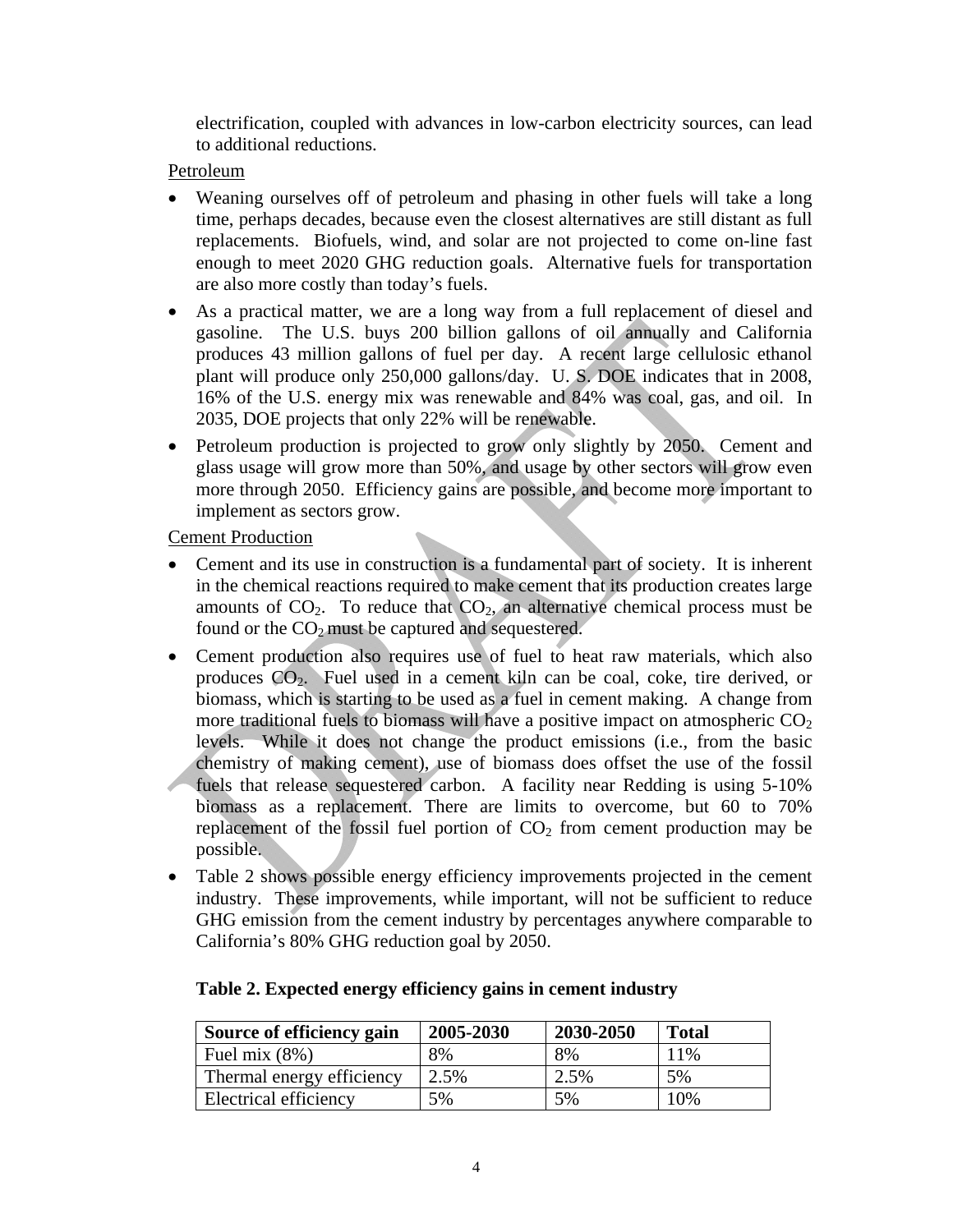- The challenges to cement replacement are many, e.g., building codes may be overly specific of clinker content and cement type. Clinker content of 71-93% in cement is based on California design requirements. Changing cement specifications will require establishment of new knowledge of performance. Fly ash based cement is being looked at as a low carbon alternative. Mirant Corp. will soon ask Maryland authorities for permission to construct a coal-ash recycling facility that would allow it reduce its disposal of coal ash in landfills. Proponents claim it would be a replacement to Portland cement, while emitting one-quarter of the carbon dioxide generated in the production of Portland cement.
- A cap and trade system will be required to accomplish GHG emission reductions in the most cost-efficient manner. As these trading plans are established and put in place, however, local impacts and cross-pollutant impacts should be considered (such as is being done with the District's multi-pollutant strategy).
- Presenters made strong recommendations for use of oil and gas fields for sequestration and for development of new technologies in cement production. Alternative energy can also be further investigated. Because of the importance of these issues and of the rapid changes occurring, the topic of how to best reduce GHG emissions from the industrial sector will need to be revisited.
- Just as with more traditional air pollution problems like ozone, there are no silver bullets. We will need to adopt a large number of many small measures to achieve large GHG emission reductions, starting with the most cost effective reductions and by implementing them fully and early, at the same time developing and implementing new and innovative technological solutions and fundamentally changing individual behavior. Each sector of the economy will need to participate in meeting GHG reduction goals.

# EMERGING ISSUES

1. Fugitive emissions of high global warming potential. Fugitive emissions of high global warming potential refrigerants are expected to grow significantly in the coming decade. Preventing or reducing these emissions is a potential topic for a future meeting.

2. Impact of carbon pricing on low income people. Any consideration of a "carbon signal," pricing or taxes, should consider the impact of carbon pricing on low income people.

3. Availability of small business funding support. Small businesses have been selected to receive nearly \$5.4 billion from the U.S. Department of Energy (DOE) via grants, contracts, loans, loan guarantees, and tax credits for clean energy technologies under the stimulus program enacted in 2009, the Obama administration said March 17th. According to a [report](http://www.energy.gov/recovery/documents/Small_Business_Memo_Mar2010.pdf) released by the department, about a third of its funding from the American Recovery and Reinvestment Act has been directed so far to small companies of less than 500 employees.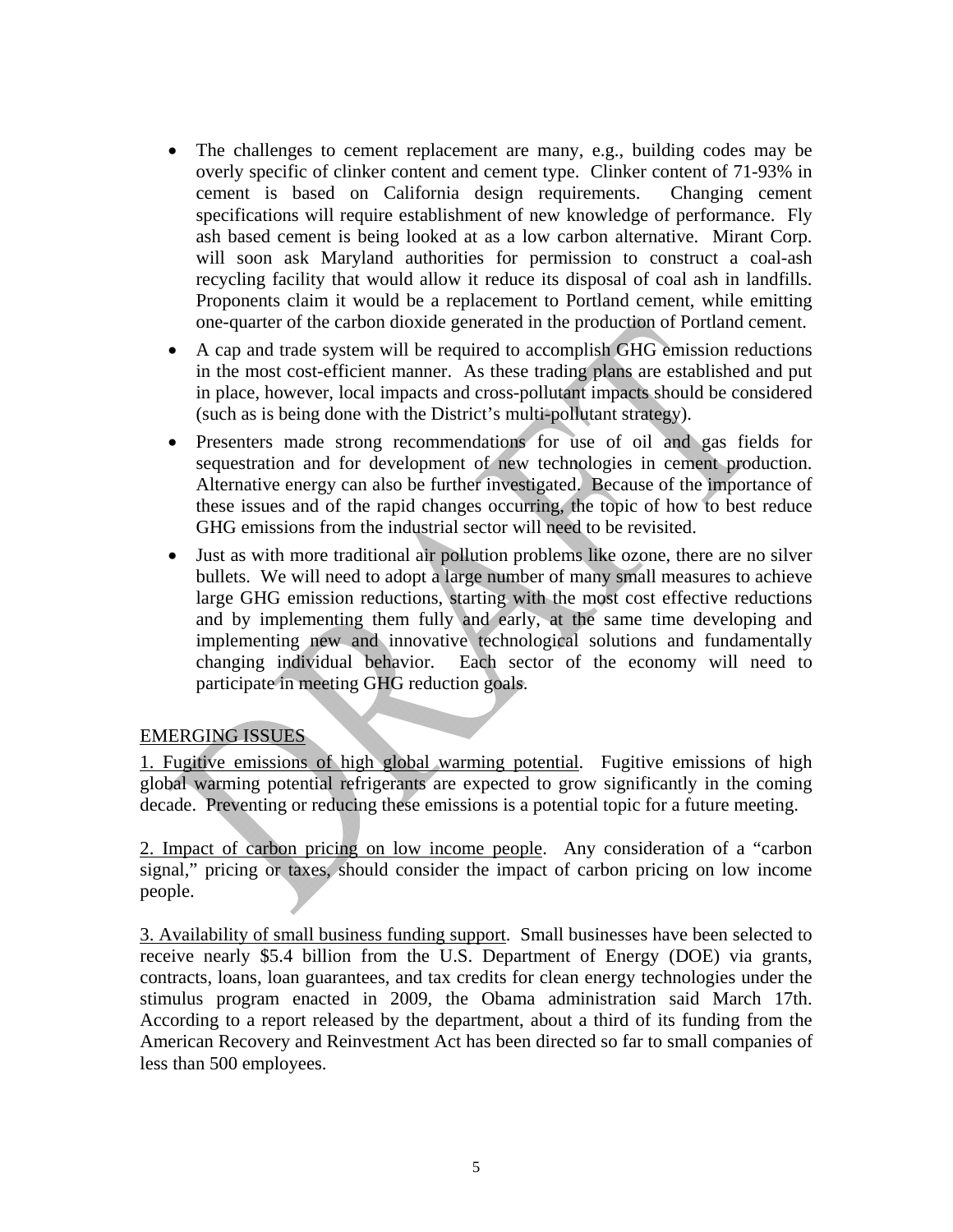4. Development of new biofuel production techniques. Solazyme, Inc., a California company that produces biodiesel, jet fuel, and bio crude oil from algae and plant material, announced they have received a \$22 million grant to build its first commercial algae-fuel refinery in Pennsylvania. Solazyme's bio fuel process can reduce greenhouse gas emissions by about 80 percent, compared with petroleum-based diesel, according to the company.

5. Movement to roll back AB 32. There is a move to roll back AB 32 until specific economic indictors are achieved. Studies of the costs of AB 32 range across the board and use different scenarios to predict future impacts and effectiveness. Better studies will be required to predict the costs to small business and households. The California Legislative Analysts Office (LAO) was extremely critical of the two studies produced by Varshney and Associates regarding the costs of AB32 to small business and households. In the report, Legislative Analyst Mac Taylor stated: **"**Our review of this study indicates that it contains a number of serious shortcomings that render its estimates of the annual economic costs of state regulations essentially useless."

6. Job growth from innovative technology. Other studies, such as a report from the Natural Resources Defense Council, United Auto Workers union, and Center for American Progress released March 16th state that efforts to build more fuel-efficient vehicles have the potential to provide jobs for thousands of Americans, provided the government adopts policies that encourage manufacturers to create those jobs.

7. Role of industry to reduce GHG's. Companies in the Bay Area are manufacturing solar panels, electric cars, and cleaner diesel generators, to name but a few products will be required to meet the 2050 goals and to continue to clean our air. Industry will also be asked to manufacture and provide additional energy saving, energy storage, and more efficient devices in the future.

8. Evolving sense of future technology possibilities. A comment from the public urged the Council to not be limited by our present views on what is possible. Many examples of past failures to predict future technology breakthroughs exist, and as technology advances, the low hanging fruit grows back.

# RECOMMENDATIONS

The District has taken an important and widely recognized leadership role in climate protection, and we strongly support those efforts and encourage the District to continue and expand them. The District has always been out in front of other agencies, states, and the federal government by taking actions and adopting policies to address climate protection.

Understanding the nature, causes, and measures for reduction of industrial GHG emissions, including the progress made in developing improvements in efficiency, alternatives, and new strategies, is difficult and complex. As a result, the Advisory Council should continue to revisit these topics periodically. Advances are occurring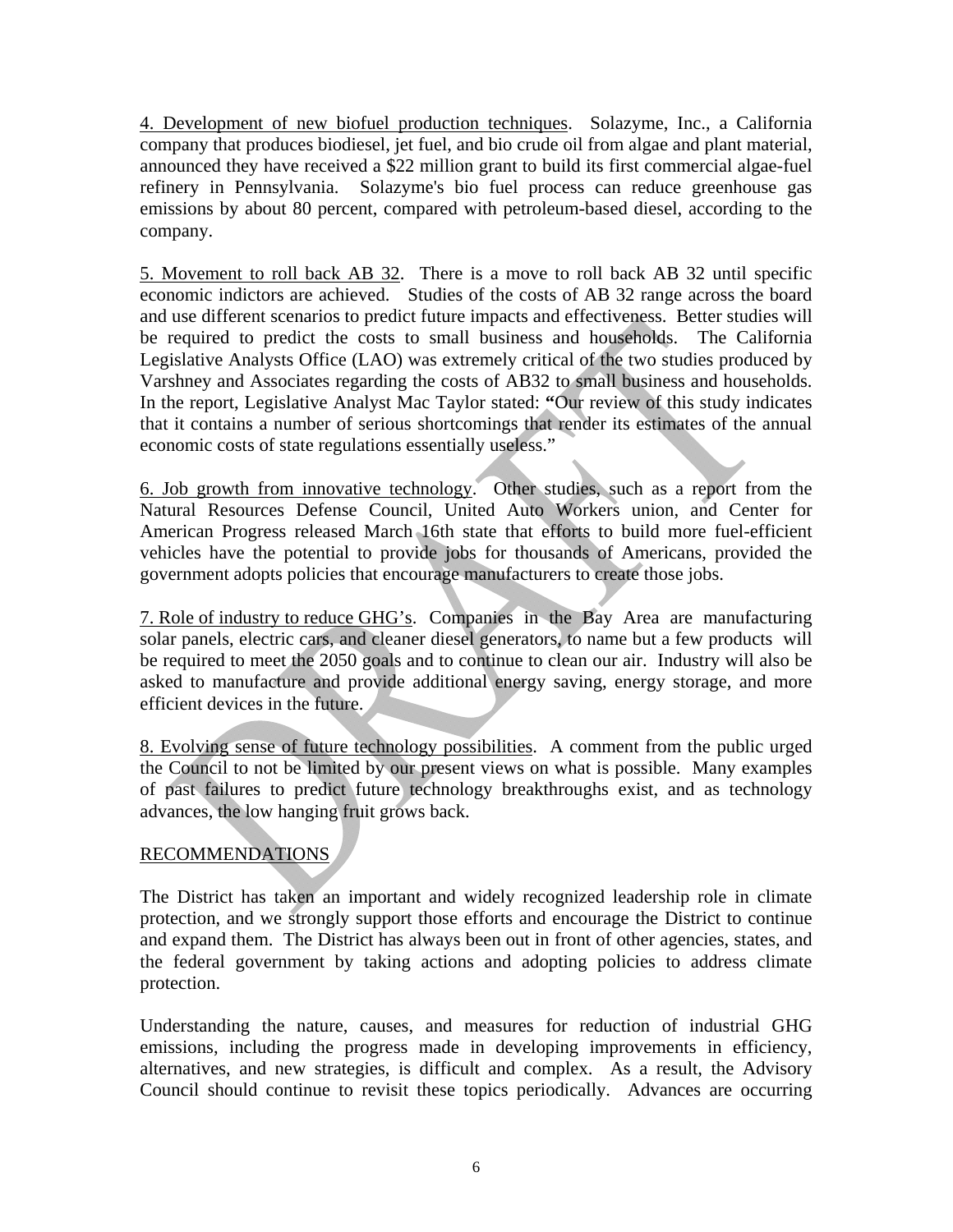sufficiently rapidly that the District may benefit from the Council's re-examination of these issues in the future.

It appears from the testimony presented to us that many new technologies and potentially life-style changing events will be needed in the future to achieve California's 80% GHG reduction goal by 2050. The District should thus continue its efforts to define those places where "large ticket issues" intersect with the District's authority and mission.

The following Advisory Council recommendations to the Board are based on the above presentations and subsequent discussions among Advisory Council members:

- 1. BAAQMD should continue to explore avenues for expanding the scope of grant funding. The Advisory Council supports and encourages the District's use of innovative methods, such as the District's establishment of a foundation, to enable funding of a broader range of opportunities. Such methods can provide incentives for advances in energy efficiency and reductions in GHG emissions. Where feasible, and within legal constraints and limited funding resources, grants should be made available for advanced technology demonstration projects to provide data and to reduce risks from adopting under-utilized new technologies. Grants that will also reduce other emissions, such as air toxics and criteria pollutants, could be targeted at communities with the poorest air quality and at technologies that use the most energy or produce the most air toxins in addition to  $CO<sub>2</sub>$ .
- 2. BAAQMD should focus grants and regulations for the industrial sector on those types of equipment common to many sub sectors that use the largest amounts of natural gas (e.g., improvements in HVAC efficiency can have a greater impact when adopted on many systems across multiple industries).
- 3. BAAQMD should encourage organizations to make decisions best for climate protection and air quality when selecting future equipment by setting forward looking standards based on such factors as energy efficiency research and development at agencies such as the DOE and the California Energy Commission. The District should also work with other agencies to ensure, where appropriate and feasible, the continuation of favorable tax treatment and state or federal incentive programs to incentivize investment in new lower emitting, more efficient equipment.
- 4. BAAQMD should encourage and track Research & Development by ARB, DOE, and other agencies on alternative fuels with lower carbon intensity for industrial processes and motor vehicles. Since emissions from transportation are also significant, changes in the refining industry, and the subsequent combustion of these fuels in vehicles and equipment, can produce important emission reductions.
- 5. The agency should consider sponsoring legislation to incentivize the purchase of and establishment of related infrastructure for, fully electric vehicles.